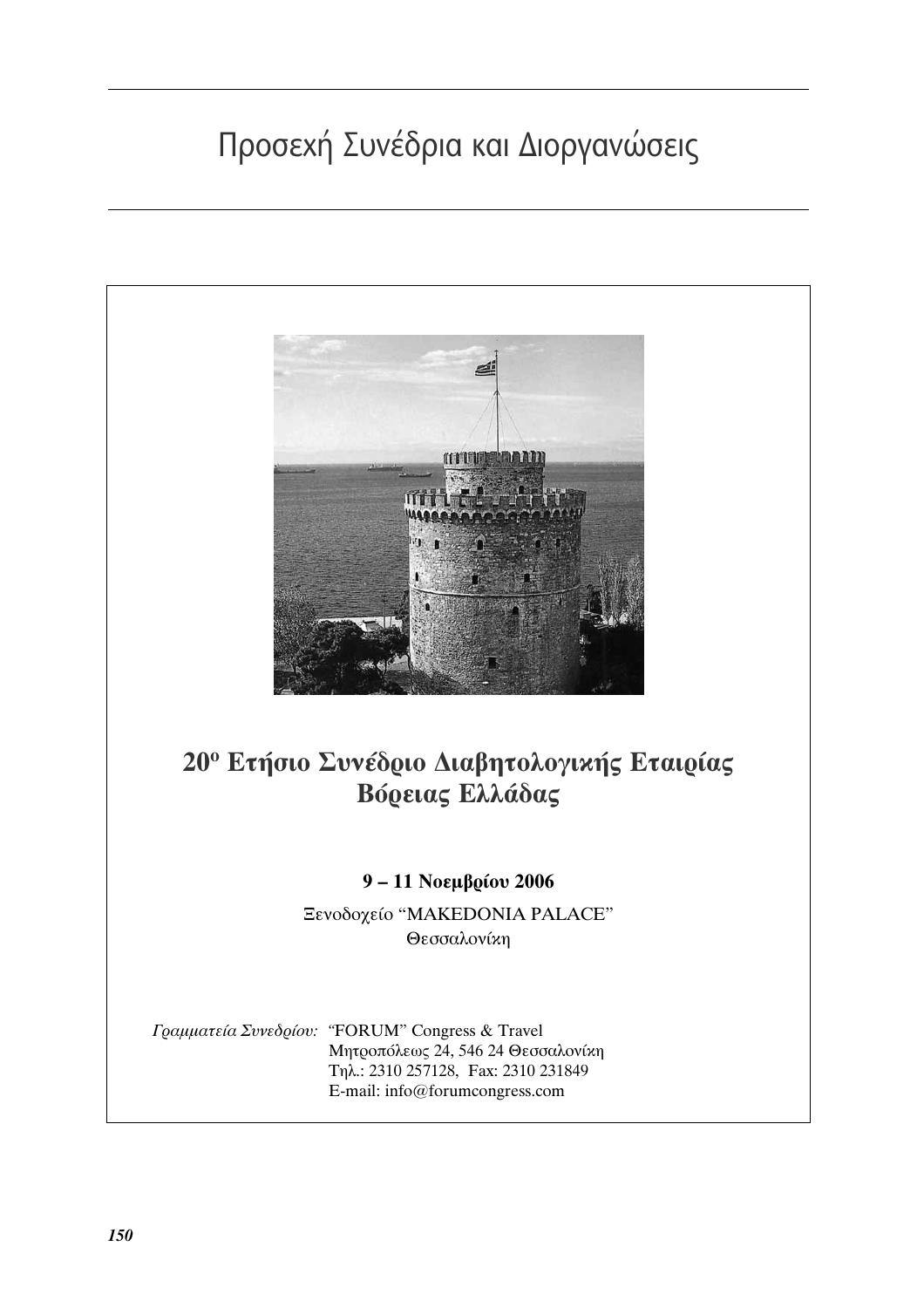# Προσεχή Συνέδρια και Διοργανώσεις